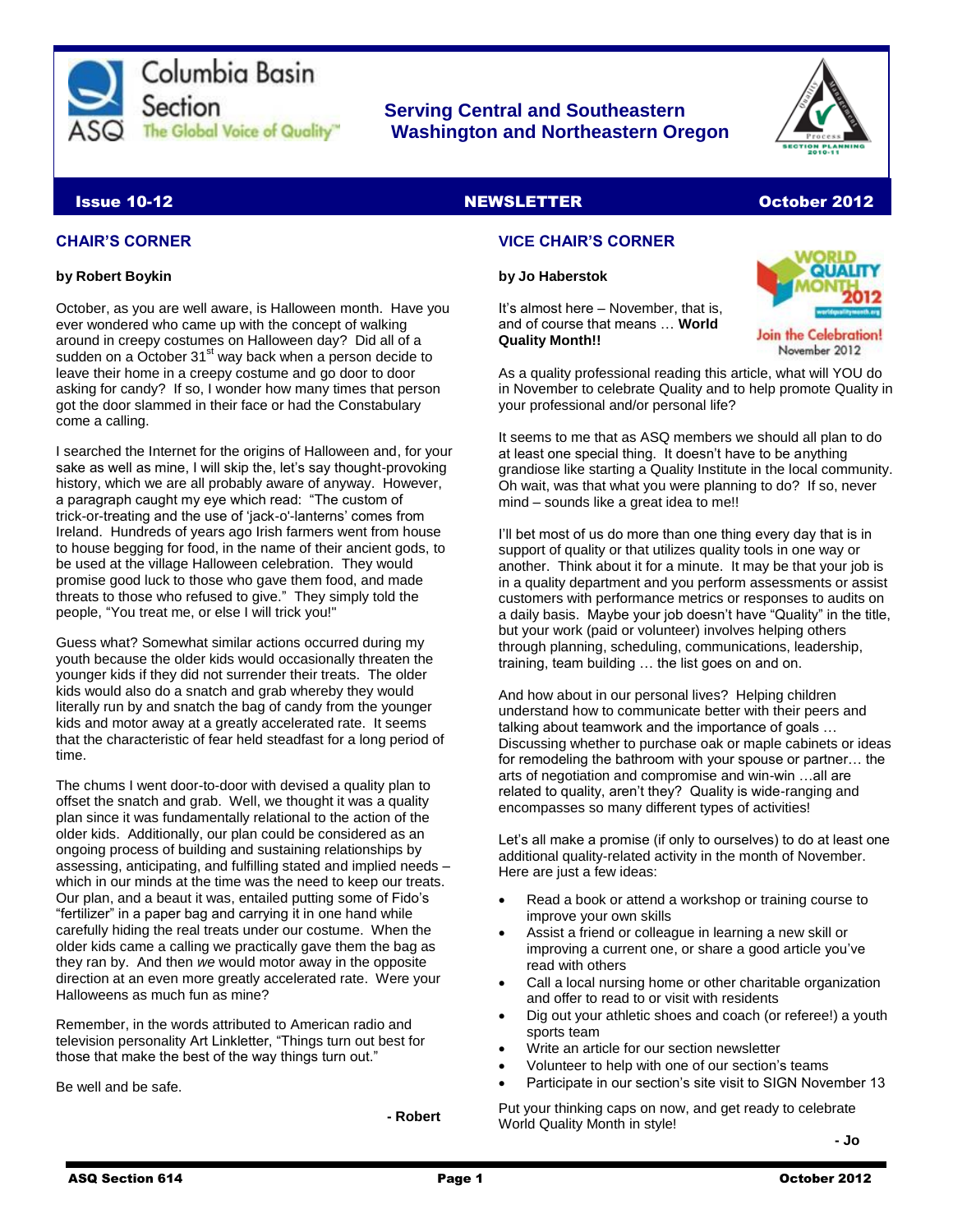

# **November 13, 2012 The Global Voice of Quality" American Society for Quality Columbia Basin Section 614**



**NOTE THE DATE: Tuesday November 13, 2012**

#### **NOTE THE LOCATION: SIGN Fracture Care International** *Please Check-in at* The Signature Center 451 Hills Street Richland, Washington (509) 371-1107

**SAFETY NOTE:** Closed-toe, lowheeled shoes are required for the tour.

#### **NOTE TIMES:**

5:30 p.m. – Check in/Networking 5:45 p.m. – Tour Starts 6:30 p.m. – Pizza and Presentation

**Cost:** \$10 members/non-members

#### **DINNER:**

For this special site visit, we will be having PIZZA and soft drinks.

For planning purposes, reservations must be received by November 8. E-mail [panda\\_2@charter.net](mailto:panda_2@charter.net) with your name, phone number, company affiliation, or call Alvin at (509) 371-2221.

**Note:** All no shows will be billed unless cancelled at least 48 hours prior to meeting start time.

For more information about ASQ and other upcoming events, please check our website at [www.asq614.org/](http://www.asq614.org/)



- Employs 32 people at the local facility
- Manufactures 20,000 IM nails a year
- Has treated 105,000 patients
- Is in 52 countries
- Is in 282 hospitals

# **SPECIAL ASQ SITE VISIT TO SIGN Fracture Care International**





# **"Equality of Fracture Care Throughout the World"**

# **Hosted by Jeanne Dillner, CEO**

Many of you will remember Jeanne Dillner being the featured speaker at our April 2010 section dinner meeting. Now we have a great opportunity to tour SIGN Fracture Care International's manufacturing facility and learn even more!

SIGN is a nonprofit, humanitarian organization based in Richland, whose mission is to bring healing to victims of orthopaedic injuries throughout the developing world. Collaborating with over 5000 surgeons in more than 52 countries, SIGN develops orthopaedic implants and training that will help them heal the severely broken bones of their patients. SIGN has more requests to start new programs than can be accommodated.

All of SIGN's products are manufactured in Richland. They are distributed for free or at an affordable cost so that poor patients have an equal opportunity to receive modern, effective orthopaedic treatment. SIGN manufacturers an innovative, state of the art, FDA-approved intramedullary (IM) interlocking nail system and all instruments needed to implant these nails. Over the years, SIGN has improved efficiency and production through the use of quality techniques and new machinery, including a laser marker that increases efficiency for marking each nail, screw and surgical tool. An Instron Biaxial Test System exerts high levels of compression and tension, thus testing durability of the nails.

Quality is a key component at SIGN. Team members document each step of design. SIGN recently met the requirements as a certified quality management system for the design and manufacture of medical devices, earning them ISO 13485 rating by the International Organization for Standardization. Complying with ISO 13485 also provides a framework for meeting medical device quality requirements in the international market. SIGN has been the recipient of awards for Manufacturer of the Year in Washington State in 2010 and in 2011.

#### *About our Host:*

*Jeanne Dillner has been with SIGN since its inception and has held the position of CEO since 2001. She regularly travels with Dr. Lewis Zirkle to assist with training and building relationships with the local orthopaedic surgeons. Previous to SIGN, Ms. Dillner was President of J. Dillner Consulting. She held lead finance positions at the International Atomic Energy Agency in Vienna, Austria and at Pacific Northwest National Laboratories in Richland, Washington.*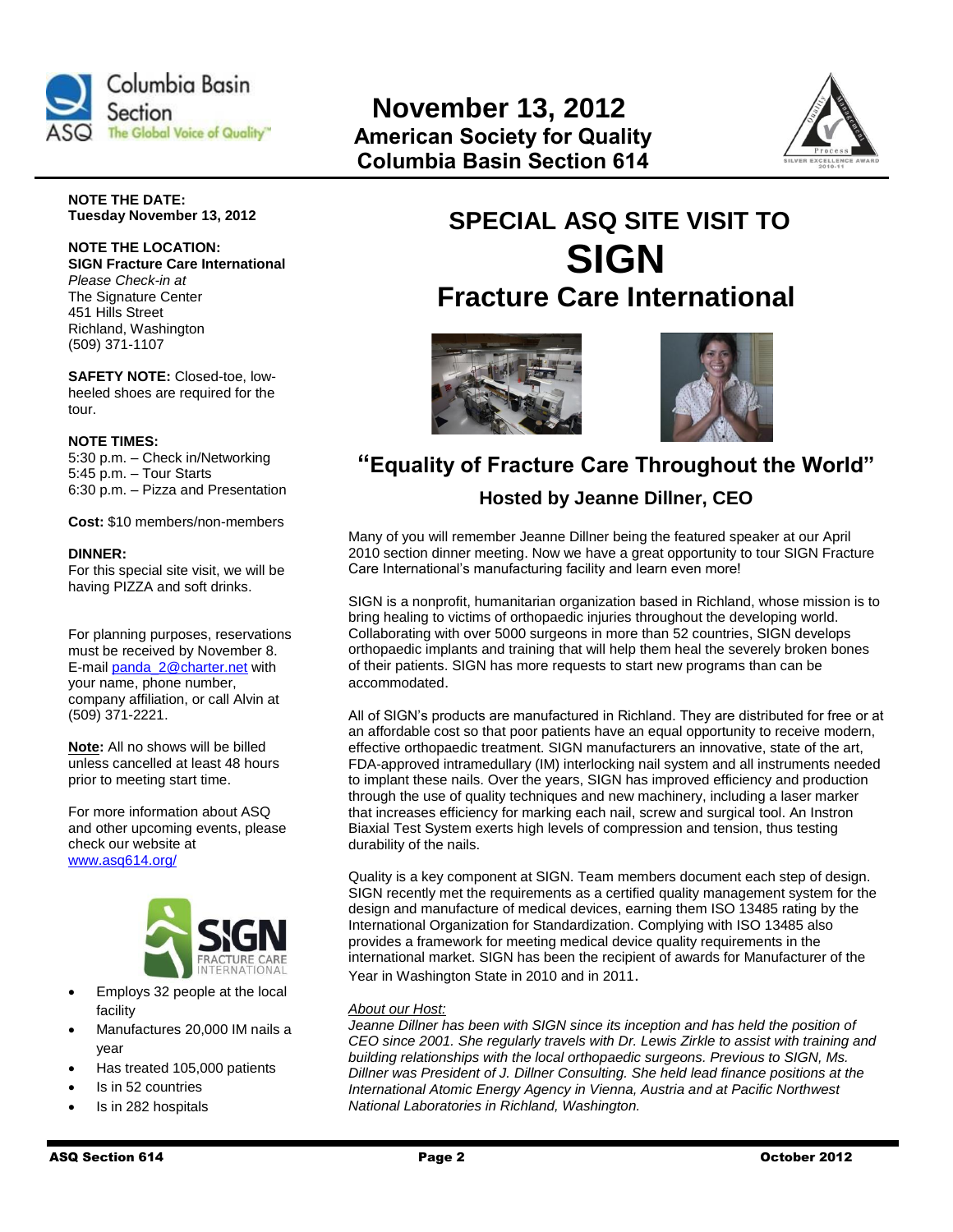## **"OUT OF THE DARKNESS INTO LIGHT"**

#### **Have you read this article?**

by Jo Haberstok

If not, please take a few moments and check it out on the [ASQ website.](http://www4.asq.org/qualityforlife/volunteer-stories/out-of-darkness-into-light-1.html)

This story is featured as part of ASQ's "Quality for Life" initiative. In my view, it's about social responsibility, global transformation and quality with a capital "Q"! It's about what started as one man's desire to help others, which grew because of his and others' passion and commitment to fighting blindness in India. As a result, using the concepts of Deming's "plan, do, study, act" model (PDSA) and with a lot of hard work by and donations from many others, they have raised over \$3.5 million to help the visually impaired in India. They have restored sight to about 90,000 people and have also provided measles vaccinations and vitamin A to approximately 90,000 children.

When I read this story, I couldn't help but think about our upcoming Site Visit to SIGN in November 13. Theirs is another great story of social responsibility, global transformation and quality with a capital "Q."

#### **FREE IS GOOD! TEAM EXCELLENCE BUNDLE = November 2012 Member Gift**

If you haven't checked it out already, this month's member gift from ASQ includes three Team Excellence webcasts, as follows.

#### **Team Excellence Webcast Series \***

- **[The Team Excellence Framework](https://asq.webex.com/asq/lsr.php?AT=pb&SP=EC&rID=5223322&rKey=8f62bd3c62024420)** (43 minutes) In the first webcast of this three-part series on team excellence, you'll be introduced to the Team Excellence Framework (TEF) as the recognized best practice for successful team-based improvement projects.
- **[How to Implement Team-based Improvement](https://asq.webex.com/asq/lsr.php?AT=pb&SP=EC&rID=5223847&rKey=2b78de43390b4552)** (28 minutes) In the second webcast of the series you'll learn how to use the TEF in organizations that are new to team-based improvement projects.
- **[How to Improve Your Current Team-based Efforts](https://asq.webex.com/asq/lsr.php?AT=pb&SP=EC&rID=5224487&rKey=60daf97973d2027b)** (40 minutes)

\* Your computer may need to install a WebEx viewer, and Java must be installed/enabled to view the webcasts.

You can also check out the first chapter of the book **Best Practice in Team Excellence** by Laurie Broedling and Vern Goodwalt [for free!](https://secure.asq.org/perl/msg.pl?prvurl=http://asq.org/chapters/H1421.pdf)

ASQ members have access to this bundle through October 31.

#### **GUIDE TO PROCESS IMPROVEMENT AND CHANGE – November 12-15 San Antonio, Texas**

This ASQ-sponsored training course is designed to provide topics, direction, mentoring, and case studies necessary to realize the advantages of process improvement. Process improvement initiatives are not new to organizations. However, the application of a systematic approach to change is changing the most prestigious companies around the globe. The quality techniques associated with managing business processes have virtually changed overnight. Added to that momentum for quality is the parameter of technology driving innovation, global competition, and outsourcing. The most successful organizations are those that proactively harness technology, processes, and opportunities toward developing relationships that add tangible benefits to both customer and company. The philosophy and application of the principles that underlie process improvement are modifying the very nature and culture of the organizations in which we work. Those who embrace process improvement are in the best position to realize success.

For more information or to register, [click here.](http://asq.org/training/guide-to-process-improvement-and-change_GPIC.html?WT.dcsvid=ODk0Mzk2NjI1NgS2&WT.mc_id=EM119249)

#### **WANT TO HAVE WINNING CONVERSATIONS?**

#### **Workshop: "Tough Talks with Team Members"**

Date: November 16, 2012 1:00 pm – 3:30 pm

Location: HAMMER Training Center, Richland

Instructor: Paul Casey

Cost: \$79

The Mid-Columbia Leadership Development Association (MCLDA) is sponsoring this workshop on November 16. Highlights include:

- Build the courage to confront
- Identify your conflict resolution style
- Grow your listening/noticing skills
- Get to "win-win" in crucial conversations

For more information or to register, [click here.](mailto:pcgrowingforward@gmail.com)

#### **Halloween Trivia**

Halloween is almost here, which mean Trick-or-Treaters will soon be knocking on your door. How many pounds of Halloween candy are purchased in the U.S. each year?

- A. 600 million pounds
- B. 550 million pounds
- C. 425 million pounds
- D. 300 million pounds